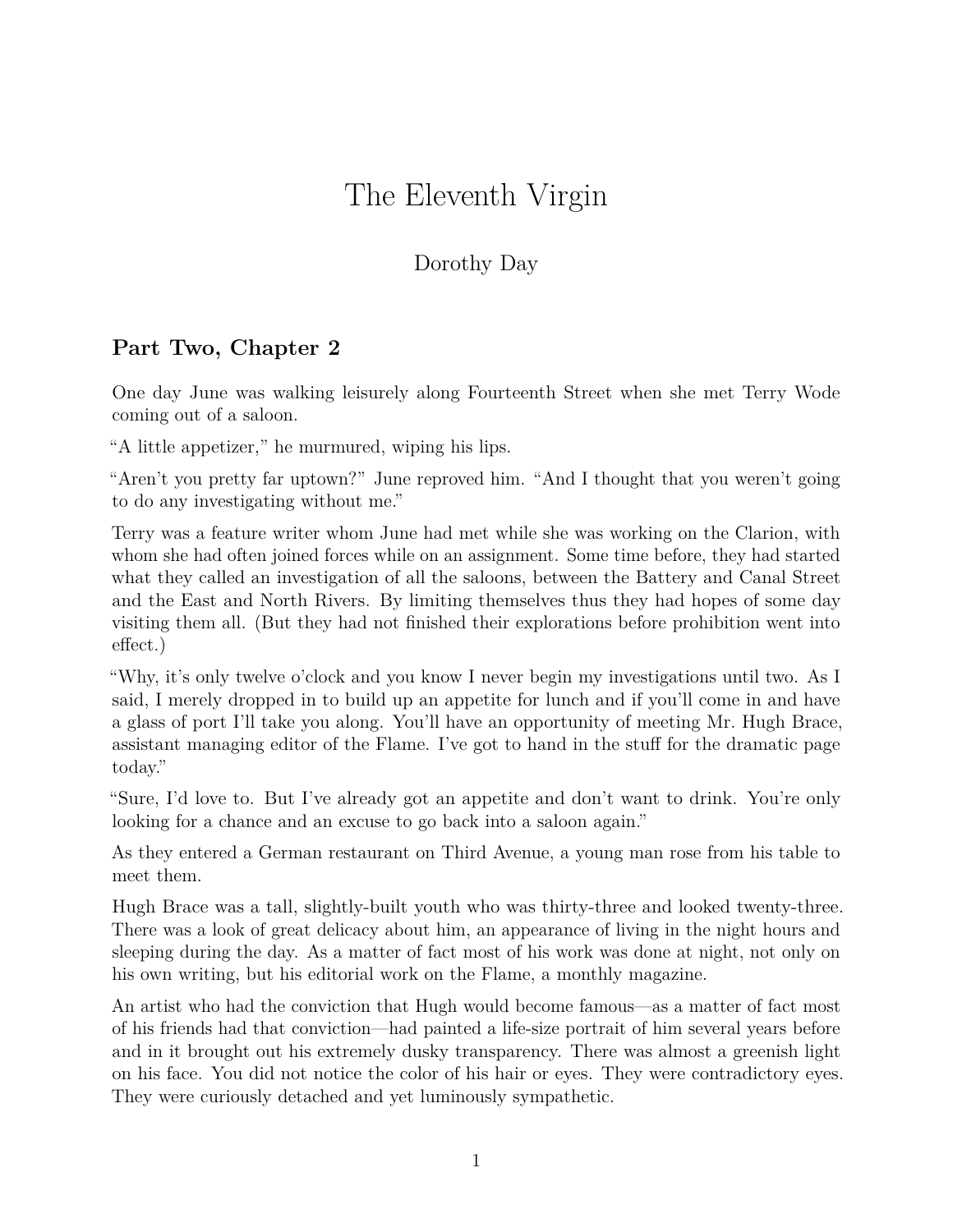During the course of the lunch June noticed that his clothes as well as his manners had the same awkwardness. It came, she thought, from extreme shyness, and remained with him even when he forgot himself in the heat of discussion. Behind his writing desk, he had poise. With a pen in his hand he was gracious as well as graceful. He lost neither his dignity nor his train of thought when interrupted even when he had fulfilled the expectations of his friends and did become famous, giving up his magazine work to spend eight hours a day or an entire night, as the case may be, at his desk. For back of his apparent softness there was a streak of iron and he was never ill.

"Tomorrow the magazine goes to press," he told them, "and I am short two book reviews. Have you got your 'copy' with you, Terry?"

Terry produced his "copy." As dramatic critic, he didn't feel called upon to confine his attention to the current plays on Broadway. He had found himself down on the Bowery near the Italian burlesque show not many weeks before and the result was a criticism and comparison of that production with the latest success of Broadway. Terry did not generally call himself a dramatic critic. He preferred to think of himself as a critic of life and there was much philosophy of a sort in his articles. His style reminded June of Robert Ingersoll. While the latter directed his criticism at the theology of the day, Terry hurled defiance and ridicule at the conventions of the world. All his energy he seemed to put in his writing.

After Terry's contribution had been read and discussed Hugh reverted to his own troubles. "I've got one review planned out pretty well," he said. "There are really only three ways of writing reviews. Usually you have to struggle to make the book fit into one of the three reviews—that is, if it is worth reviewing. As a matter of fact this one falls in perfectly with one of them and it's as good as written now. It's the story of a man's spiritual development, and you can take the personal view. You test its worth by applying your personal experience. The man in the story finally comes to believe in a God—strange, but it's a book that's making a big sale with young soldiers on their way to the front.

"We all have a God of one kind or another. At one time, my God was a socialist ideal. Just now I find myself a Tolstoian without accepting his idea of a personal Deity. But it's wartime and our only ideal can be internationalism.

"But, damn it! That doesn't solve the question of where I'm going to get another review to fill those extra two pages. I don't feel as though I'm going to write more than that one I'm interested in."

"I've just been reading a book that I'd like to review," June put in.

Hugh looked at her hopefully.

"It's an old copy of 'Aurora Leigh' that I picked up in a second-hand store over on Third Avenue, printed in eighteen seventy-seven or thereabouts. I've read 'Aurora Leigh' before and it's been reviewed before. But this is an exceptional copy. There's nothing like it in the world. Better than any first edition. It's a present some young woman made to a friend of hers fifty years ago, but before she made the gift she went through it calling attention to different parts of it in marginal notes. And it seems from the notes that both of them were ardent suffragettes and indignant at the part they had to play in life as stay-at-homes."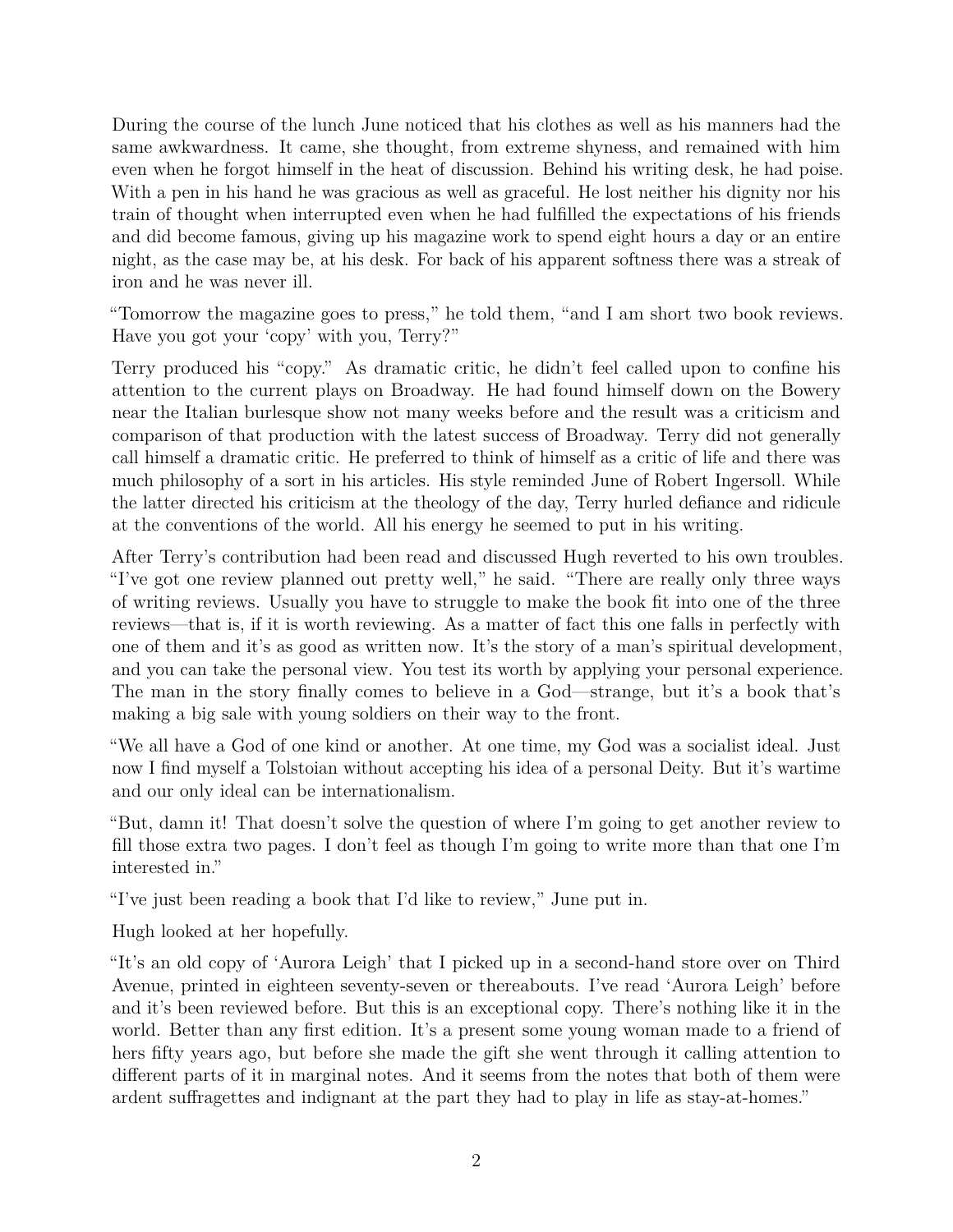"That sounds as though it would be amusing," Hugh said enthusiastically. "We could call it 'Review of the marginal notes in an old edition of Aurora Leigh'. You couldn't have it done by tomorrow, could you?"

"Sure," June agreed willingly. "I'm so interested in the book that it would be easy to write a review of it. I thought of it in fact, but was too lazy to do it. Now that there is some reason for it and somebody wants it, I'll get right to work."

A week after that Hugh Brace telephoned June at her office inviting her to lunch with him the next day. When she met him in a little restaurant near the "Flame" office, he showed her the proof of her review and it looked far more dignified to her than any of the signed "stories" that she had seen under her name in the Clarion. Only her initials were signed to it.

"And now," said Hugh, "how would you like to have a steady editorial position on the Flame? Do you know anything about make-up or type or proof reading? No. Well those things don't matter because I can teach them to you very easily. What really matters is whether you have good taste and from the tone of your review, I think you have. You can't tell anything from your newspaper work, you know. Journalism is beyond taste, it seems to me."

That was how June felt about it.

"What we want is literary taste and I guess you have it. Alaric is going to spend most of the summer lecturing in the west on poetry—woman's clubs, you know, and I've kicked about the burden of work falling on me. So he's agreed to pay ten dollars a week to someone who will assist me."

"And what'll I have to do?" asked June breathless.

"Well, the simplest thing is to read proof every month after the material has gone to the press. You've got to be very careful about that. We're exceptionally meticulous. We can't afford good paper, so we pay as much attention to the printing and make-up as we can.

"Every day you read the contributions that come into the office, sending back most of them of course. Those that aren't any good go back with printed slips. If you like what is sent in in the way of poetry or story or article and yet think that it isn't good enough to print or suited to the magazine, you can write a little note to send back with it. We don't pay for anything we accept, so we have to be as appreciative as we have time to be.

"You also interview the people that come to the office to see me or any other editor, taking the place of a private secretary which none of us has ever had. In general you add to the dignity of the office. And of course every month you'll have to have one or two reviews written. I dummy up the magazine and I'll show you how to do it so you can help."

"You'll have to show me how to write book reviews," June told him. "You said there were three ways, but you only told me one of them. I understand how that one is done all right, but I don't think that I'd have self-confidence enough to write a book review in the first person, applying my personal experience to it as a test of worth."

There was no need to say whether or not she would accept the position. The expression on her face when Hugh mentioned it told him that. He told her before they parted that he was sorry her pay would be five dollars less than she had received on the Clarion but that she would work only five hours a day most of the month.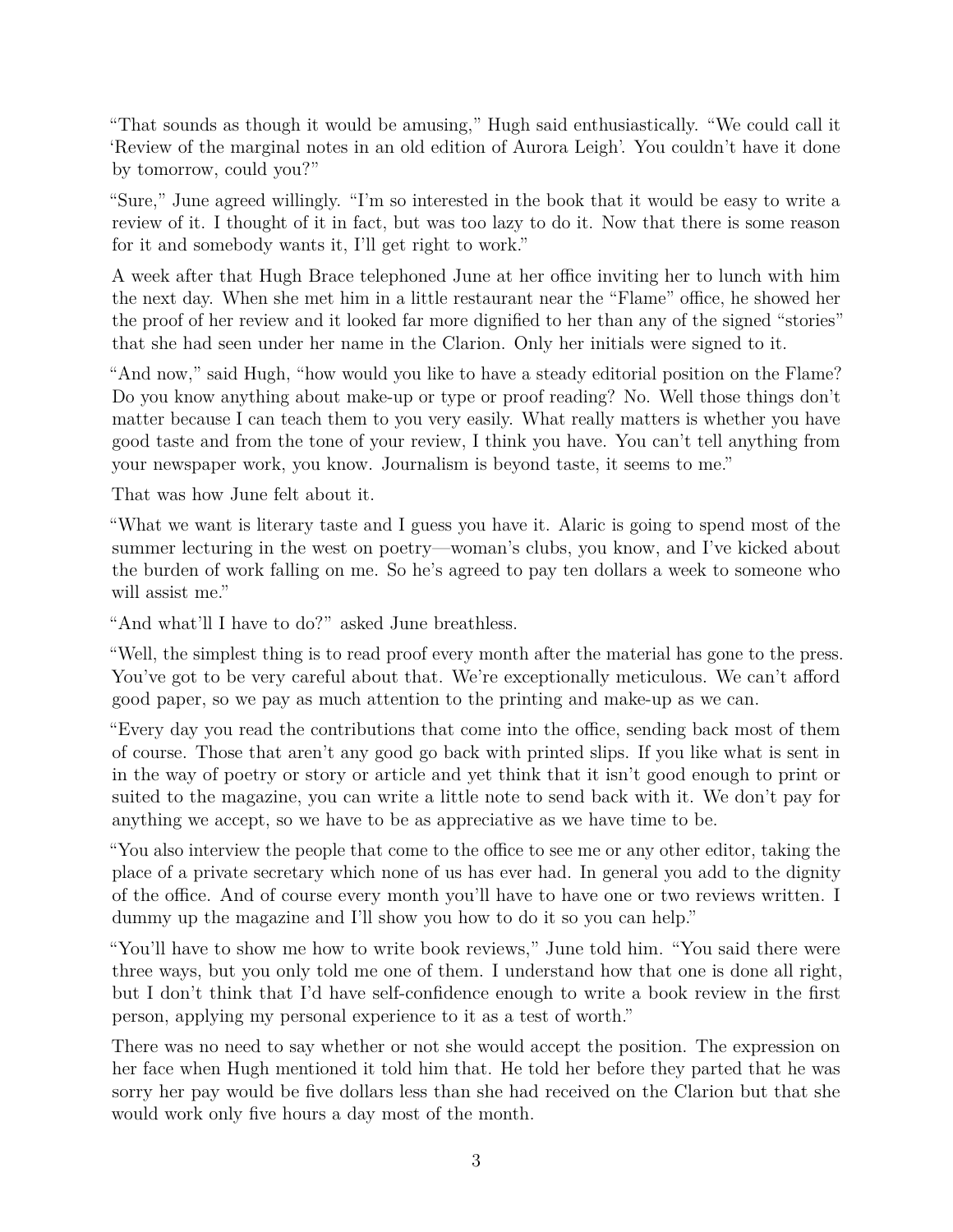June had a feeling that she had graduated from journalism, and mentally agreed with her father, when she set out to her afternoon assignments, that newspaper work was not a job for a woman. She almost strutted.

June took it for granted the next Monday when she set out for the Flame office that her duties began at nine. Her first eagerness for this new and responsible position made her wake up hours too early. It was still dark but there was a softness about the sky which pressed against the window, promising dawn. Too drowsy to get out of bed to look at her watch on the bureau, she lay there, watching the window. The shades had been left up, contrary to her custom, for she was used to sleeping late and she wished the first light to awaken her. As she watched, the sky changed to violet, then became sickly pale. There was a sudden chirping of birds on the neighboring housetops.

From the river came the sound of a man whistling the Star Spangled Banner, all out of tune. He was silent and the river seemed empty. Then a tug sneezed violently. A few coughs of the engine, a grating and creaking against the pier, clearly heard although it was two blocks away, and a gentle rhythmical chugging and steaming. A man called out. Someone answered. Then the boat swished past leaving only the tentative caress of the waves against the little beach; like a baby's lips pressing against its mother's breast when it is not quite hungry, June thought. A tender, happy sound. And she lay there and appreciated her simile until the first rays of the sun reddened the room.

It was good to live in the daylight again. Although she had forced herself to rise every morning at eleven while she was working on the Clarion, she felt that she had lived at night for seven months. It was springtime, and early morning, so she hopped out of bed, splashed through her bathing, mended a pair of stockings and dressed. By this time it was seven o'clock. Whistling almost as disjointedly as the man on the river had, she started out, reflecting that she had time to walk to the office.

Breakfasts at seven in April always taste good to you. Both the month and the hour are in their favor. Poached eggs on toast, the latter thick with fresh butter, coffee that is half milk, the paper which has the most features in it propped up against the water carafe before you. You can get such a breakfast in some of the East Side Jewish bakeries. The very sounds of the elevated, the people in the street, the waiter beside the steaming coffee urn, are crisp.

It takes three-quarters of an hour to read and appreciate a newspaper thoroughly. It was after eight when June was swinging along the strangely clear sidewalks of Fifth Avenue and exactly nine when she passed the thirty-sixth block and reached Fourteenth Street where the office was then situated.

The elevator boy looked very drowsy to June who was glowing. On the fourth floor where the three office rooms were there was a complete silence. From behind the desk at one of the windows, a girl's head popped up.

June named herself.

"O-o-oh! You're Miss Henreddy. Mr. Brace told me that you'd be around this morning. But he ought to have told you—nine o'clock is awfully early for the Flame. I got here early to-day because I left a book here that I was reading and I wanted to go on with it." She held out "Ann Veronica." "I'm the stenographer. The business manager gets here at ten and the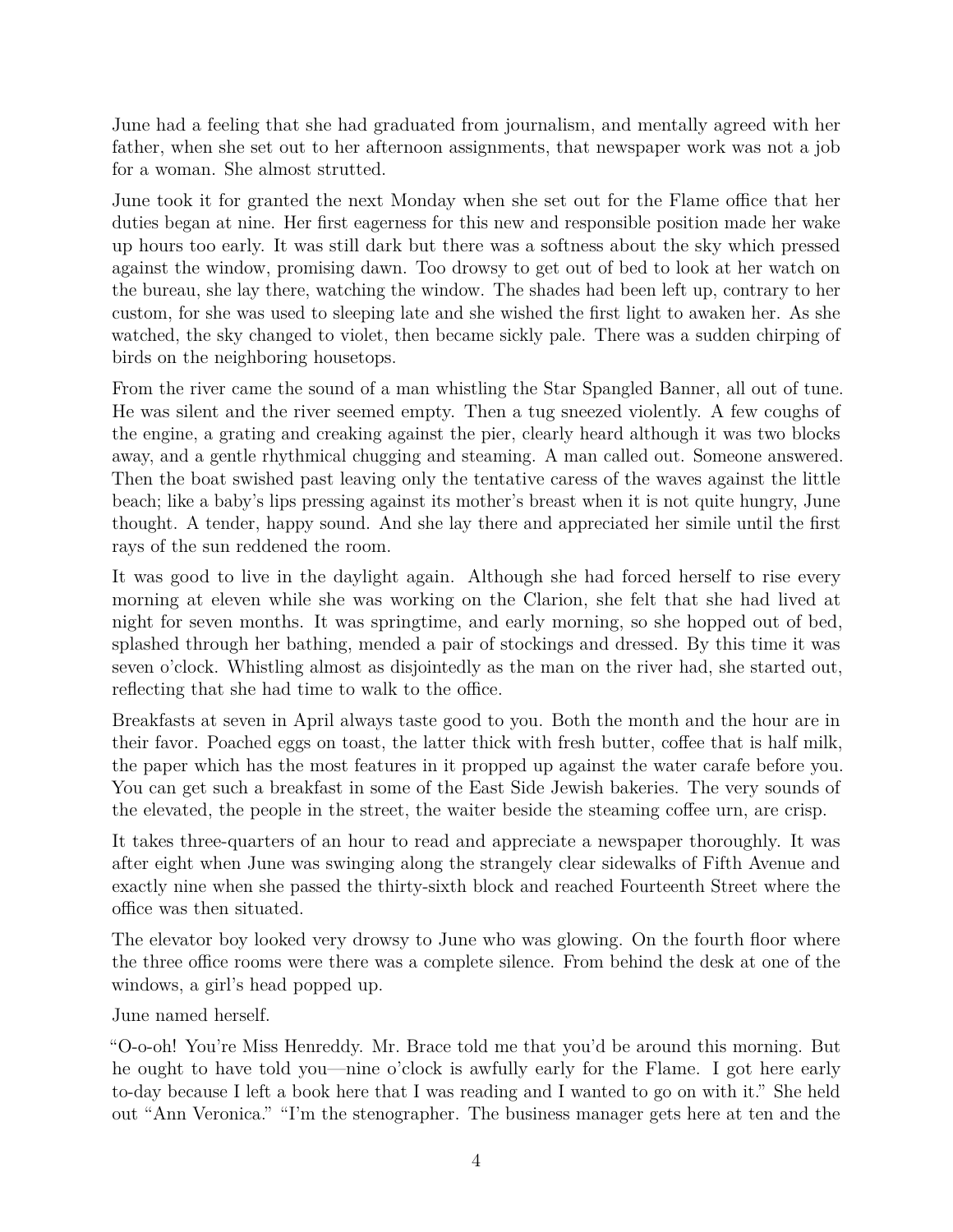advertising manager about noon. And Mr. Brace—we never know what time to expect him. Lots of times he works at home."

After showing June into the office which she was to share with Mr. Brace, the latter returned to the business office and "Ann Veronica," leaving June to survey with pride her new domain.

There were four tables in the room, two of them stacked with drawings, manuscripts and proofs in the utmost confusion. Huge drawings stood against the wall, reprints of the same drawings were tacked around the room. On four sides, two shelves had been built and these were crowded with books that had been reviewed, as June could tell by the titles, and books to be reviewed. The one window in the room looked out over Union Square's battleship.

June explored thoroughly and then sat down at her desk which held a pile of opened mail six inches high. Evidently Mr. Brace didn't care for reading manuscripts. She did not wonder, as she read them carefully at first and then more swiftly, signing her initials to rejection blanks and enclosing them in return envelopes with their luckless contributions.

One page held these three:

```
PASSERSBY
**
There were two of them,
tight-corseted,
tight-lipped,
tight-minded,
**
jealous
of my loose dress,
loose breasts,
loose morals
the lover at my side.
**
**
A BROWN STONE FRONT
**
My apartment house
stands like an old horse
that is being curried
Two men are shearing off its coat.
**
```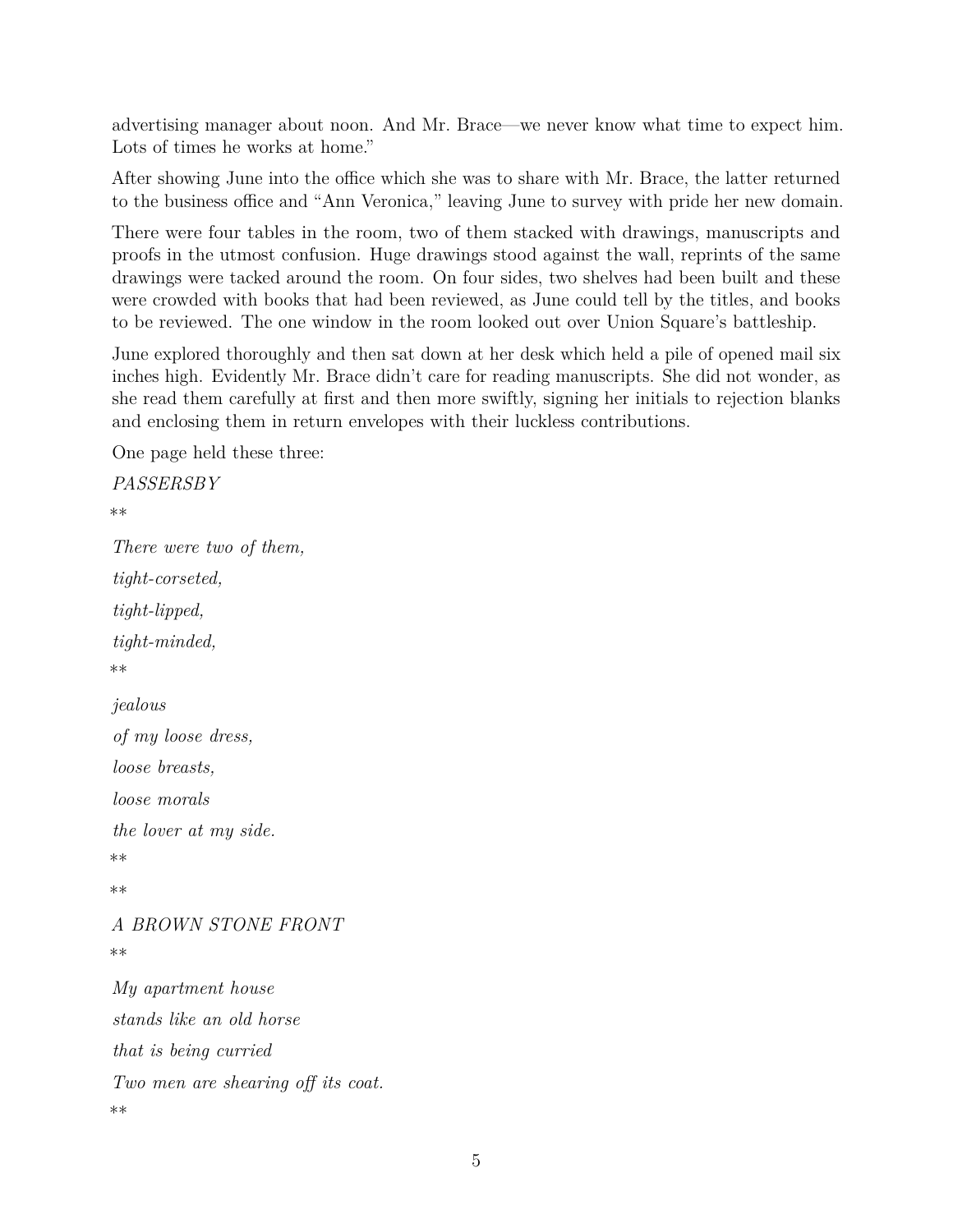\*\*

## *THE MONKEY* \*\*

*Pennies, Lice, Garlic and Waterspouts— When I would swing by my tail from the treetops Life keeps a cord About my neck.*

Bad as the poems were, June took an enthusiastic interest in all of them. Mr. Brace had said that she was to write letters to those whose work seemed worthy of criticism if not publication and she ventured a few replies, not to be sent however until they had been approved. The work was engrossing, and it was one o'clock before she knew it. By two she had finished the stack, and selecting a book from the shelves which she thought she would like to review for the next number, she proceeded to lunch.

Mr. Brace did not appear in the office for several days and June continued the work which he had pointed out to her at her leisure. She took to arriving at ten, answering the mail and reading by the open window which looked out over Union Square. Artists dropped in now and then, bringing drawings for the next number of the magazine and stopped to chat.

There was a little round-faced, round-bodied man with a curl on the top of his head like one of the Katzenjammer kids. He was the best cartoonist on the staff and in addition to running a comic monthly magazine of his own, represented a large capitalist monthly, for which he drew political cartoons.

There were two serious young artists, one an American Jew and another a Hungarian, who often came together for an hour's gossip with Brace or June, whoever happened to be in the office.

The younger group of radicals that June met every day no longer talked of the war. That had already been declared. Now it was the draft which followed upon the heels of the declaration on April first. Registration day was June fifth. Were they to register? If they were consistently opposed to war, it was inconsistent to register. Registering and taking the chance that they wouldn't be conscripted and so have to plead conscientious objection seemed cowardly. Not to register would make them fugitives from the law.

Sometimes June lunched with them and sometimes Ivan and Chester called her on the telephone and she met them at what was their breakfast and her lunch.

Poets came in and sat on the desk swinging their feet and declaiming, or, if they had their poems with them, reading aloud.

But these were only the accredited members of the staff and their friends. Other poets, and other artists came diffidently and asked her advice as to markets and the kind of work the "Flame" wanted. And June was both condescending and pitiful.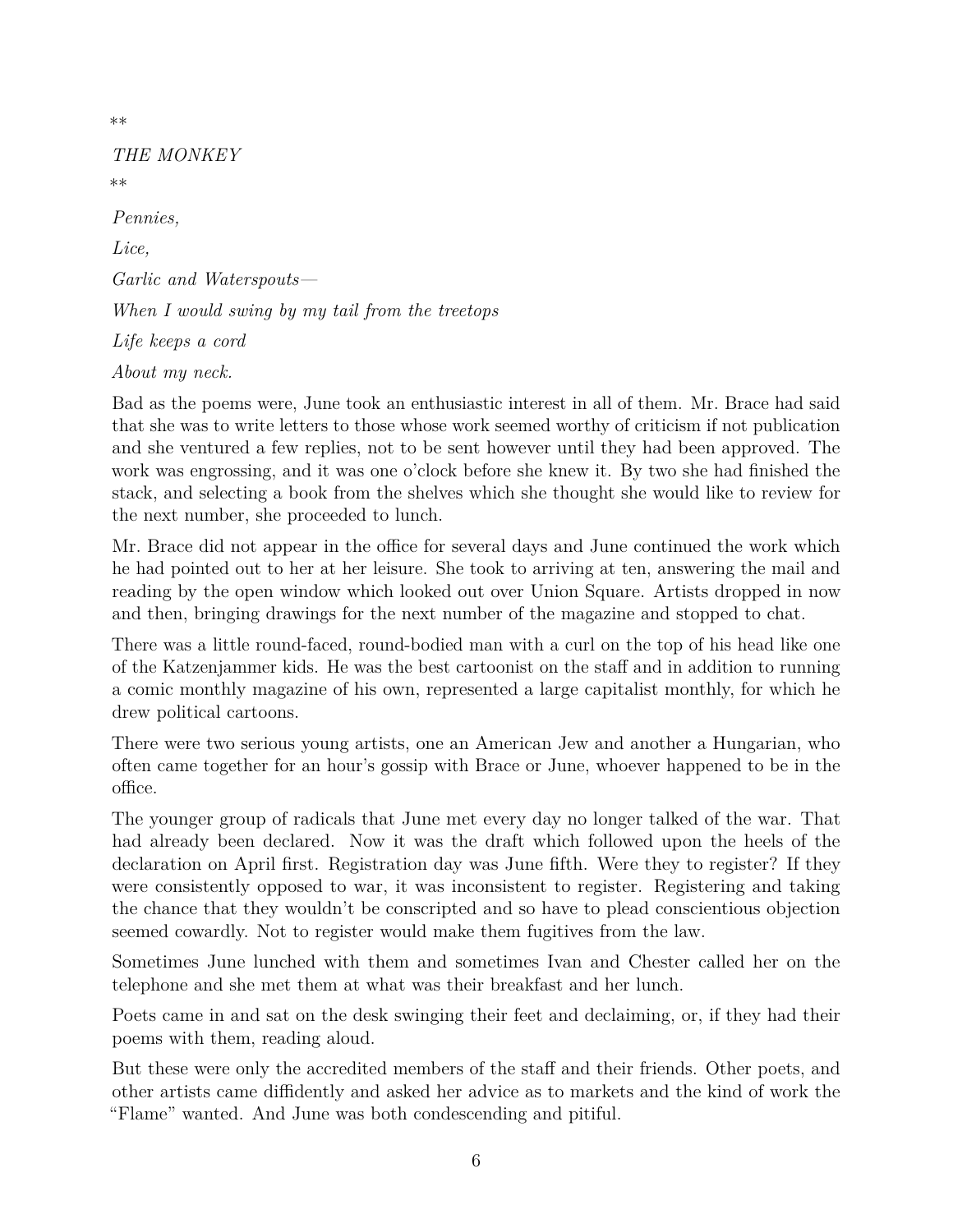After the first few days when Brace did show up, he looked pale and puffy eyed. "I always loaf a bit after getting the magazine out every month," he told her.

"You don't look as though you have been loafing," June told him.

"Not exactly. Loafing on the job, I meant. I've been writing for the last couple of nights and couldn't sleep in the day."

He fidgeted around desultorily for a while, approved of the letters that June had written, glanced over the contributions that she had laid to one side for him, and then threw his pen down in disgust.

"I've got to do something. This infernal restlessness. Worked myself out and you can't get drunk in the springtime. It goes against the grain somehow. What'll we do?" and he turned to June appealingly.

"Goldman and Ulan were in a little while ago and they were starting out for a tramp up the Hudson. You might walk off your feelings."

He chuckled as he jumped out of his chair and went out into the business office. When he returned he had the business manager and the advertising manager with him. It was an unusual occurrence but all three were in the office at the same time.

"All decided. We've dismissed the office force, in other words the stenographer and bookkeeper, and we four will go on a picnic over in New Jersey. I've got a little old shack there which I retire to in moments of stress." Brace was radiant.

"I think I should like to forget free verse for a while," June sighed, stretching tremendously. "It makes me so angry after I've read a hundred samples, that I get all tense from holding myself in. Back here," and June located the tenseness in the back of her neck, "and 'specially here," and she rubbed her jaw.

"Chuck the work in the drawer," Hugh told her briskly. "That tense feeling is just what I've been recovering from. After a number as full of 'suppressed sex' verse and 'obscene art' as this one has been, I feel like going home and writing healthy romances in the style of Marion Crawford. And when I get there I find myself putting down on paper the same ideas the 'Flame' is full of. It's a good thing for the novel I'm writing that I don't realize it until I've been at it for three days. Then I have to get out for fear I'll tear it up. After a picnic," he ended cheerfully, "I'll go back thinking I'm the equal of Anatole France. And so continue the great work."

The obscene pictures which Hugh referred to was called to the paper's attention that morning by the post office department, the American censor of the arts, for whom a sample copy of the magazine had to be made up from page proofs before the edition was allowed to go to press. It was an ordinary picture of a nude woman, ordinary to the "Flame," at least, which appreciated nudity, and the fact that the artist was an upright middle-aged American who was more appreciated abroad than he was in America, mattered little to the censor.

"We've got to do something about that picture," observed the business manager now that his attention had been called to it. "What'll it be? Have the printer block it out?"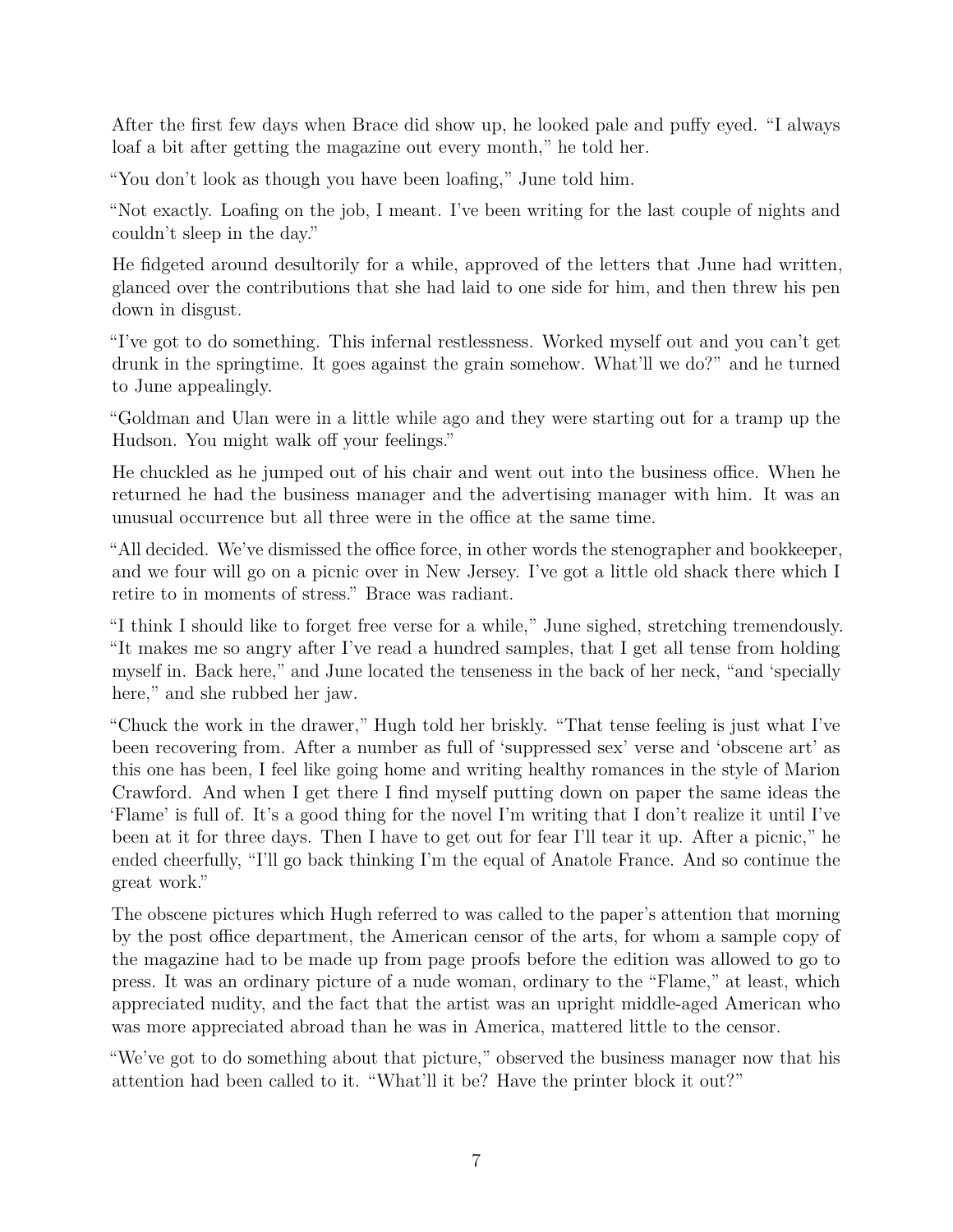"That's entirely too simple to be clever," Brace reproved. "I've got a much better idea. I thought of it after you had telephoned to me this morning." He took out one of those fashion books which are stacked in the doors of department stores as he spoke. "I stopped in Wanamaker's as I passed," he explained. And he picked up a pair of scissors and turning to a page of fashionable dresses he began to cut one out very carefully.

"Lovely idea," June observed. "It reminds me of the time that I cut out paper dolls. Mother used to bring us home some of those every time she went downtown."

The other two watched him fascinated. Not having played with paper dolls in their youth they did not know what Hugh was about to do.

"There! It is just the right size, you see." And he took the original drawing of the nude figure and pasted it from neck to shin. "I'm sure the artist won't mind my defacing his original. Anything to put something over on the post office . . . . Now if you'll just send this down to the engraver's and have him make a plate of it and give him word to send it to the printer's they can substitute this for the original." Brace surveyed the ridiculous result of his work with a great deal of satisfaction.

All they had to do to prepare the picnic was to stop in a butcher and grocery shop and buy supplies. "We'll put it down on general expenses," the business manager observed as he paid for the purchases. "We're short on household expenses."

For the three men clubbed together as the advertising manager put it, in order that they might live in the style to which they were accustomed without exceeding their meager salaries.

That day was a long day of talk—mostly about themselves.

Daniel Sloane, the advertising manager, was a tall, phlegmatic Hollander who had lived most of his youth in Texas. He was a graduate of Harvard and when he was consciously conversing, you could detect a trace of what is known as the "Harvard accent" in his enunciation. There was more than a hint of the Southwestern in his speech for he had worked in a small town in the west before he had earned enough money to go to Harvard, and you could tell that he spoke Dutch with his family by a slight foreign note in his voice.

At the time when June was in the university town Daniel had been driving an ambulance car in France. Six months of service at the front resulted in shell shock. At this time, the shattering of his nerves was still noticeable, but he was making continual efforts to get back. He had no sympathy with the "Flame" but being something of a Jesuit in his principles, he worked to live. Now that war was declared by America he never let up in his endeavor to enlist in any form of active service.

Before the war he had had the same dogged enthusiasm for writing plays with the same dogged determination to have them produced. Although he no longer wrote—war did not admit of voluntarily pursuing one's personal ambition—he never lost faith in what he had written and the greatest mark of friendship that he could have possibly shown, he showed to June. He gave her two of his plays to read. They were good plays to read, she knew that, but she knew too little about the production of them to criticize from more than a literary standpoint. She criticized them diffidently, for although she could imagine writing a book or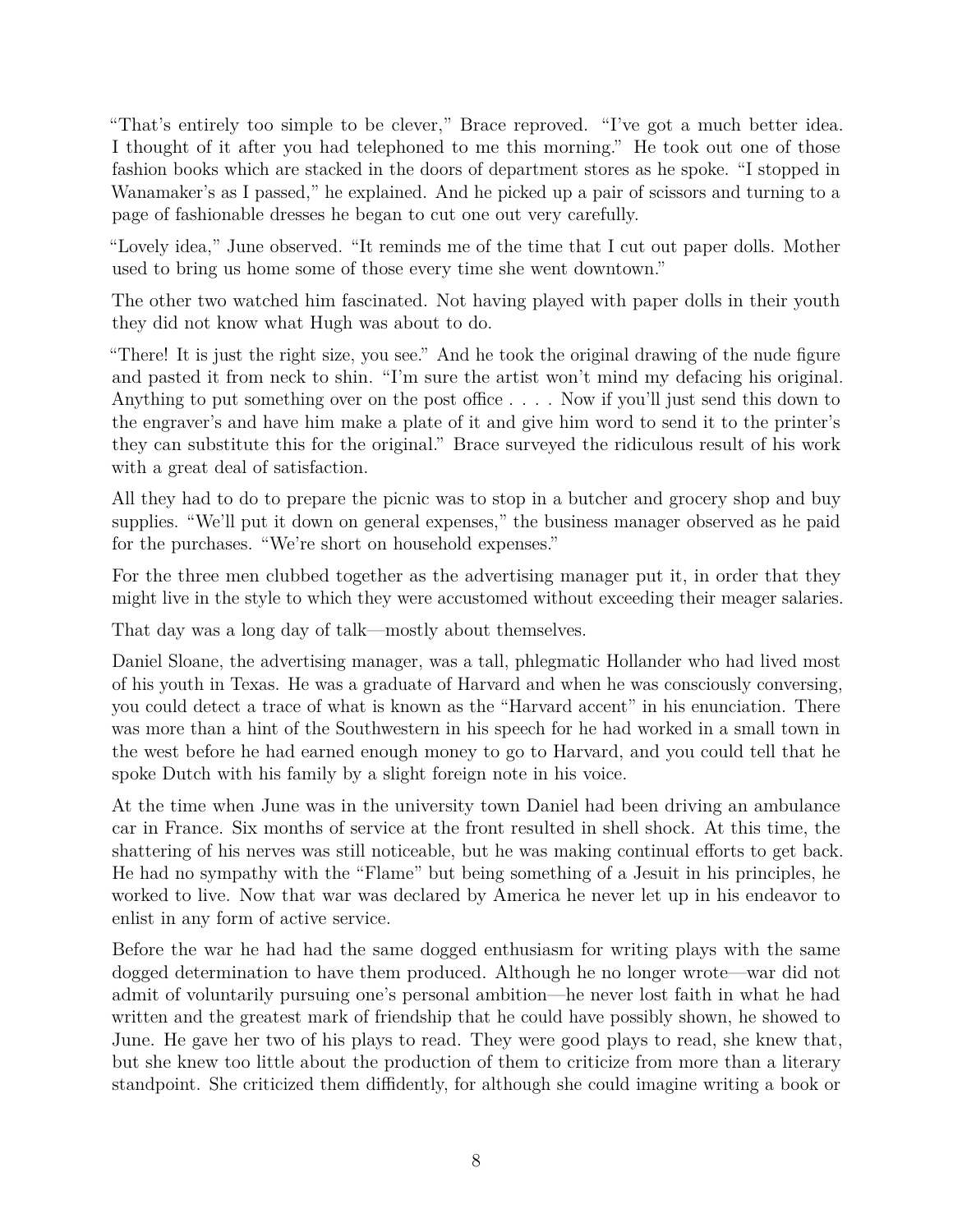a short story, she could not imagine herself writing a play. And when some one else did what was impossible to her, she respected them accordingly.

Daniel had two complexes, as Hugh in his enthusiasm for psycho-analysis often pointed out to him. One was a persecution complex. That was in regard to his writing. The other was a chastity complex.

For Daniel, as Tolstoi put it, had "whored a great deal in his youth." That was the general idea which he managed to convey to June in the course of their friendship. From the way in which he talked of that revered institution which he had attended, June drew the conclusion that looseness was no part of it. Texas was connected with Daniel's early life, and the only deduction you could draw from Daniel's talk was that Texas was as iniquitous a place as the legended California in the days of the gold strike.

Hugh was an ardent feminist. June was much more in sympathy with what he had to say than she was with the haphazard talk of the "little group" in the university in their discussions of free love and single standards. When he talked of the necessity of a love life for woman, irrespective of marriage, she found him much more intelligible than she had found women writers on the subject. There were long arguments as to why a young woman should not remain in a virginal state after she had felt the first tingling of desire.

"If I had followed your line of reasoning," June told Hugh indignantly, "I should have lost my virtue at the age of twelve. I was far more conscious of sex at that time (and once again a few years later) than I ever have been since. And that was because I knew nothing about it. It was a thing that wasn't mentioned in polite society. Radicals are so free in their discussions and I've heard so much about sex that it loses in importance the more I learn. It's no longer a temptation to indulge desire. It isn't forbidden. You speak of it as a supremely right thing to do—to take a lover or as many lovers as you want. It is, but it isn't heroic. I shouldn't feel brave and untrammeled and all that if I went in for lovers. Just because it isn't forbidden. We can't think about society and the condemnation of society because we don't live in it. Look at the people I know, the people I came in contact with on the 'Clarion' and the people I meet around the 'Flame.' Anything short of absolute promiscuity is disregarded as long as you can speak of sexual relationships as love affairs.

"When they gossip you hear them say, 'Have you heard the latest? Beatrice has left Charlie, or do you think he left her? And now she's living with Bertram. I wonder how long it will last.—Oh, wasn't she the one who lived with Jim Albright for three years?'

"Or if you mention the name of some woman, somebody immediately speaks up—'Who is she living with now?'

"Oh, I wish I could meet some one who would tempt me very insidiously to give up my virtue, persuading me to wickedness that was lovely just because it was wickedness!"

Hugh was a subtle antagonist and usually June could find nothing to say to his arguments. She could not even take the attitude of Daniel who held up purity as an ideal with almost Biblical fervor. He talked as she had heard Ellen talk many times. Even if she had wished to combat Daniel's arguments, she could not have done so, for logic was not one of her gifts. From her knowledge of it (confined to Jevon's handbook) she was inclined to think that reason predominated on the side of Hugh. It was hard to find where instinct came in.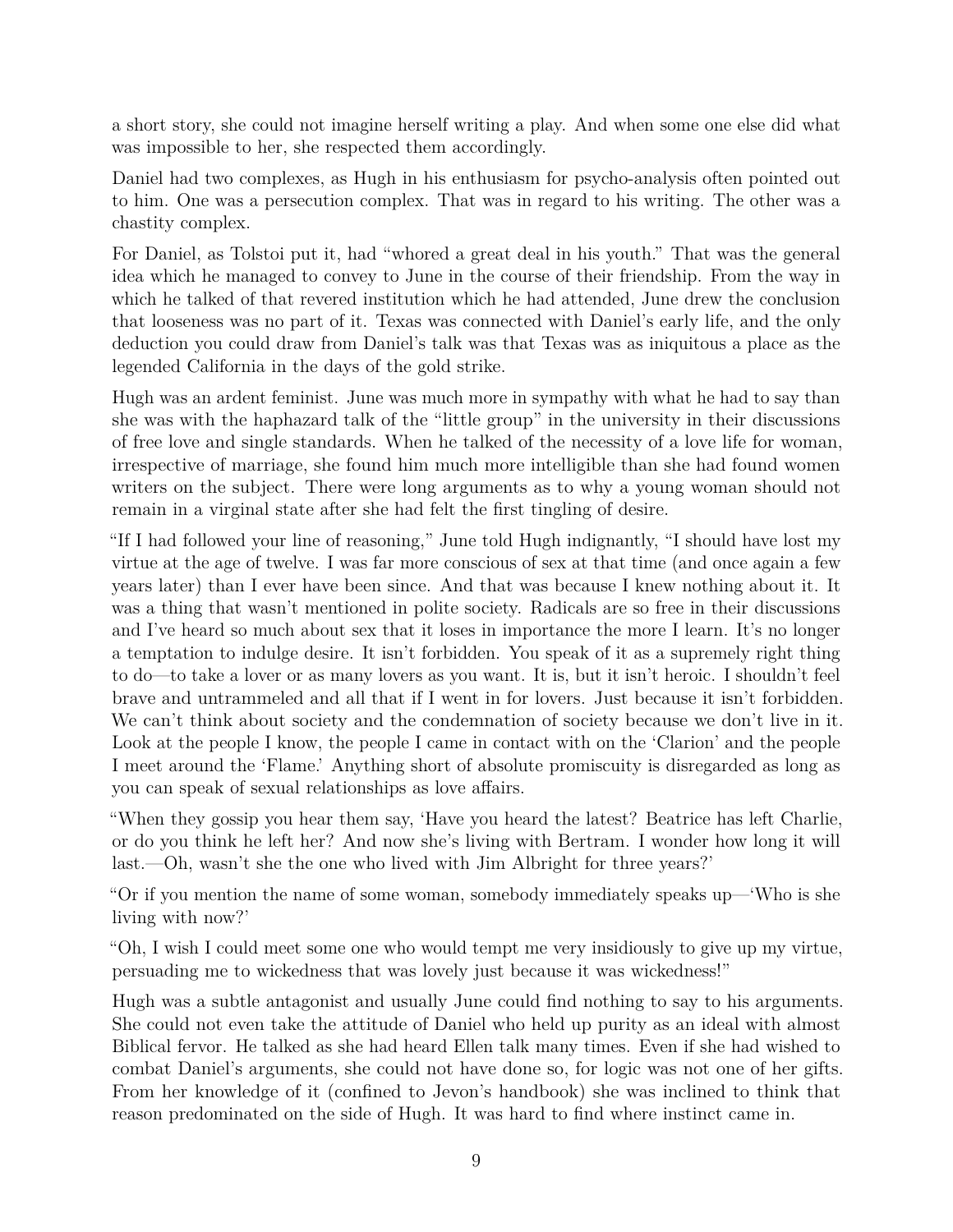Hugh's premise was that virginity was a state of dishonesty and it was only by living in a state of unreality that virginity continued.

June could only say that she was sure she was an honest person and that she had always faced reality.

"What you mean by facing reality," Hugh told her, "is facing the more intellectual discussion of sex. As a matter of fact you are an utter coward when it comes to acknowledging your own feelings and the recognition of their importance in your life."

June could only repeat what she had said before, that she had had no "feelings" since she was fifteen.

Whereupon Hugh regarded her lithe young body for several seconds and then gave a supercilious snort.

"You make me furious with your pose of cool indifference; I know you're an exotic person. Don't you suppose my feelings tell me something? It isn't that *I* want you—"

"Now you're lying," she caught him up quickly. "Even if I'm not seething with feelings of suppressed sex, I can recognize different forms of approach. The poetical, the primitive, the psychic, the intellectual and your combination of them which I can only call logical. But I must say that I like the simpler forms better. They at least allow of some illusion."

That summer, similar conversations took place just as often in public with Daniel and Kenneth Graves (the business manager) as listeners, as in private. And June was delighted at the opportunity to point out to him, with her new found knowledge of Freudian theories that he was something of an exhibitionist in his love-making. Or as one jealous rival put it in a moment of irritation, Hugh's love encounters should really take place on the stage of the Hippodrome before a packed house.

During these discussions, Kenneth would sit curled up on a sofa, drawing consolation from the stem of a wet briar, making noises which were at first irritating to June, and which afterwards she associated with a singing teakettle or a purring cat. Although he was inarticulate, he managed to convey his appreciation of what was being said by a few rumbled words which nobody understood or paid any attention to. Somehow, in his person he reflected New England and was a thoroughly good young man. Without in any way modifying his own ideas or his life to conform to the ideas of those around him, he was tolerant and appreciative of his friends.

June's intimacy with those three grew from a suggestion made by Hugh at the close of that picnic day, a suggestion prompted by a view to economy.

"You cannot possibly live and clothe yourself on ten dollars a week," Hugh told her thoughtfully. "Besides a salary of such dimensions savours of capitalistic exploitation. Daniel and Kenneth and I, as you probably know, have rented a furnished apartment from a friend of ours for the summer at practically nothing so as to keep down our own expenses. And we've decided that the only thing lacking around there is a woman. Kenneth sleeps on a couch in the dining-room and Daniel and I have separate couches in the living-room. Besides a kitchen, there is a big hall bedroom which is quite unnecessary, so why don't you come down and live there? Your only responsibilities, my dear, will be to be silent in the morning and fairly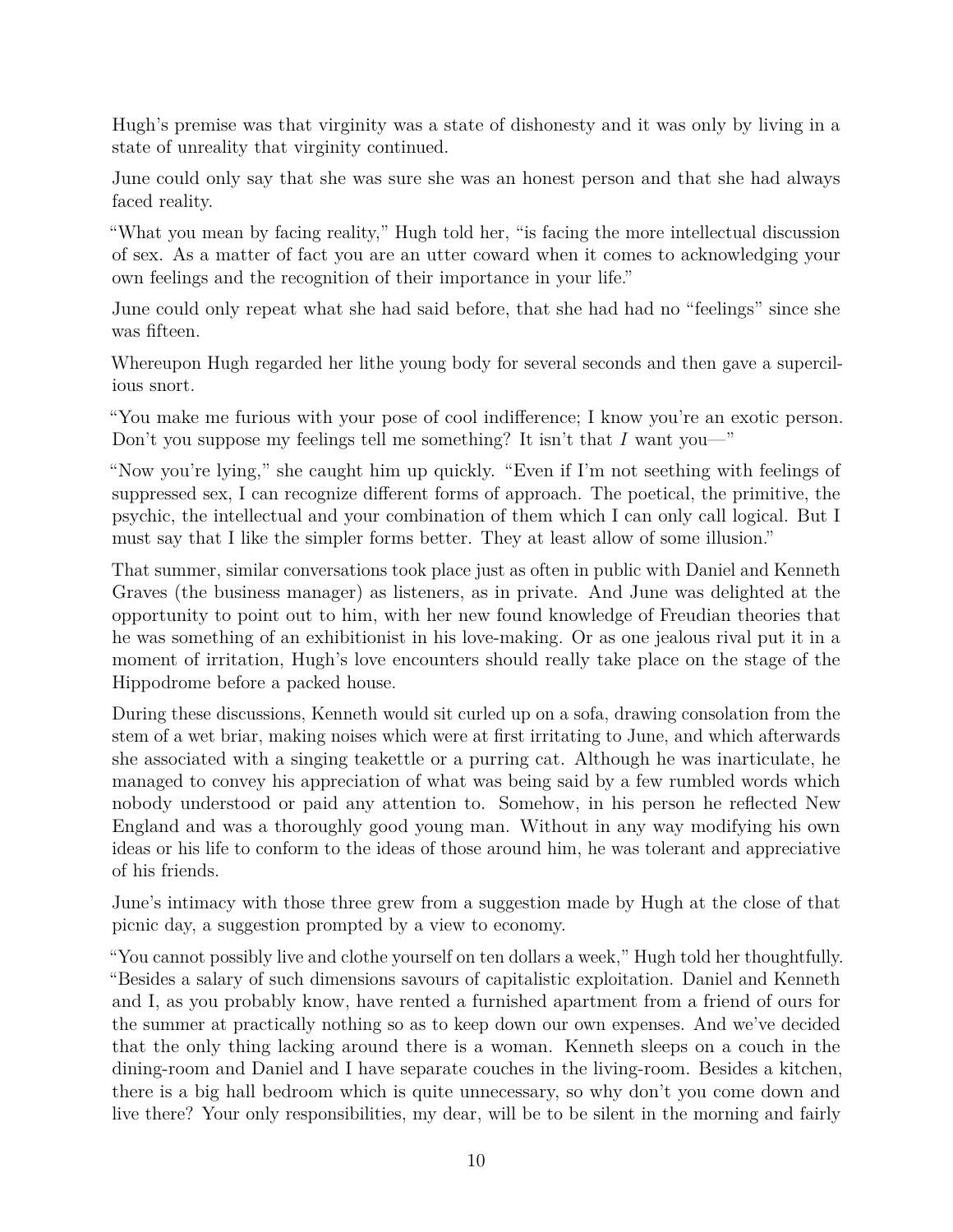agreeable in the evening. We'll all take turns at cooking and bed-making, Yes, even the dish-washing."

This was the beginning of the "ménage au quatre" which miraculously worked from inception and was their boast to friends and even acquaintances. Hugh's theoretically love-making, Kenneth's vicious pipe, Daniel's lectures on chastity and June's almost irrepressible desire to sing before breakfast did not seriously disturb the friendship of the four. And the arrangement continued till the "Flame" with many other radical publications was abolished by the government in the fall of that year.

Breakfasts were at eight every morning and June for courtesy's sake was conceded the first bath. She always felt so fresh after her cold plunge that it usually fell to her to run around the corner to buy the papers and go to the little French bakery for brioche. By the time she had returned, the others had jumped in the tub and out, had set the table and made the coffee. Immediately scrambled eggs and tomatoes had been established as the staple breakfast food and these Daniel prepared. Hugh made the coffee and it was Kenneth that set the table. He acknowledged that he was worthless as a cook but June comforted him by saying he was the only man she ever saw who could set a table properly without forgetting anything that was necessary.

They ate with newspapers propped before them and cigarettes near at hand to add the finishing touch to the meal. It was an attractive breakfast room. The table had been painted bright orange and the chairs were black. There was matting on the floor and a wide low couch was the only other furniture of the room. Japanese prints and old brass candlesticks and lamps were the only ornaments.

In the evening when one of the four brought home guests, which happened practically every night, it was understood that he should bring with him extra food. There was always steak. That Hugh insisted on for he often worked all night and went to bed after breakfast. June contributed strange-looking vegetables which no one knew how to cook and the recipes of the Italian grocer were seldom satisfactory. Kenneth favored complicated pastries of Greek, Turkish or French origin and Daniel saw to it that there were sensible and well known things such as potatoes and salad.

The meals were always successful. There were editors and authors, and artists who always had to be prevented from drawing on the attractive surface of the table.

There were nights when every one insisted upon assisting with the dishes, to hasten matters, thereby hindering them, and the big orange table, which could seat twelve was cleared for cards. Around the corner—you could buy everything around the corner—someone bought "stingers," cocktails which were supposed to be especially insidious, but which only made June more than ever cautious at poker. She was always a cautious player. She realized that she had to be or one of the three others of the ménage (peremptorily fraternal) would order her out of the game. She never allowed herself to lose more than five dollars of her weekly salary and she seldom allowed that. For there were always preconceived purposes to which the salary was to be devoted.

More often discussion was the rule, the war, the Russian revolution, especially the draft. For all the men who came to the house were of draft age and the matter was of such importance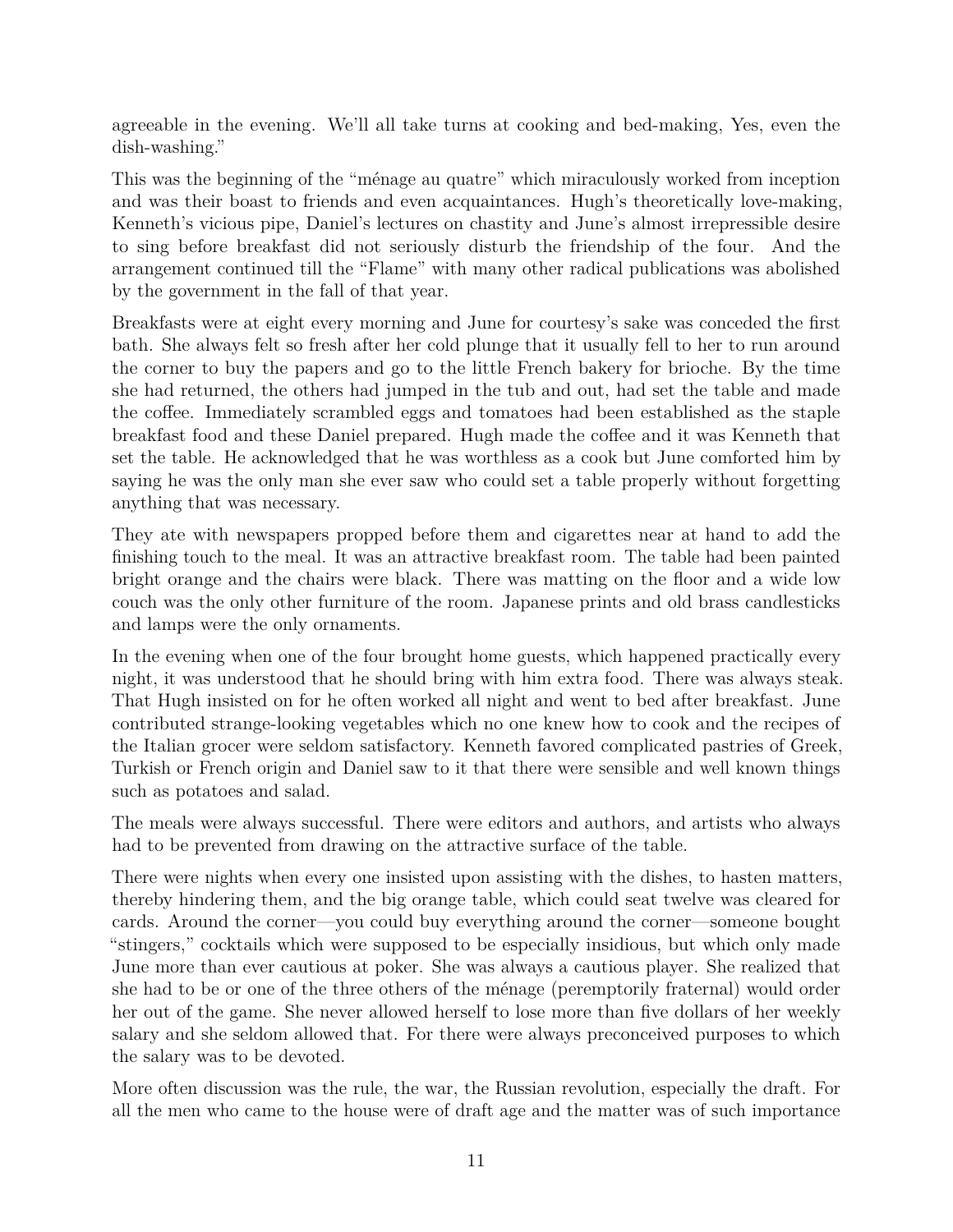to them that June regretted that she wasn't a man also in order that she might have such a mighty matter on her conscience.

The night before registration day was one which she would never forget. Russell was there, that adventurous romantic who had rushed to the thick of the trouble in Mexico and who afterwards was to become an important figure in the revolution in Russia and lose his life there.

Remington, a blithe freelancer who spoke with a lisp and who had written three books of criticism on music before he was twenty-eight. Afterwards he became a newspaper correspondent and travelled and disappeared in that fascinating bit of Russian territory, Georgia.

His wife, a plain-looking short-haired girl with a cunning chuckle, who went there to look for him and who many years after found him living the life of a mystic in India.

Bonwit, a black-haired silent boy of twenty-two who was later imprisoned in Germany where he was sent as a correspondent for a radical publication.

And a young Jewish student from Columbia who served three days for publishing an anticonscription pamphlet, who later escaped the draft by fleeing to Mexico, who somehow managed to get into Russia to attend the Third International and who finally decided he preferred life on a Mexican plantation.

His wife, a soft-eyed Gentile, who went with him as far as his first trip to Mexico and then eloped with an artist to Spain.

And that artist, big, blustering and pro-German, somehow unpopular although he was a good landscape painter and contributed every month to the "Flame."

More attractive, Francis Stubble, an editorial writer and authority on international politics. His face was curiously bloated and grey and looked as though a depression would remain if you poked your finger in his cheek.

All decided against registration in that discussion which lasted until three in the morning. And then next morning, bright and early, they registered. It was better to prolong their usefulness in the radical world by sacrificing their principles, was their argument.

The women who came to the house were various. For instance, there were Hugh's former sweethearts and June decided that it was a point in his favor, much as she disliked his idea of love-making, that they continued their friendship with him in after life, and even with each other. One married, not long after June met her and went to live in the middle west and raise babies. She was the sweetest of them all, June thought. She was delicately immaculate, both mentally and physically, and somehow reminded you of Galsworthy's heroines.

Another was a tall, voluptuous brunette with a deep soft voice. She would sing after dinner love lyrics and negro spirituals, strange, twisted fragments of tunes. You thought of low soft couches, the Nile, jades and scarabs and sandalwood perfume.

There was one adorable little thing with fluffy blonde hair, blue eyes and a thin little face. There was a flyaway look about her and you felt ponderous when with her. Perhaps that was why Hugh and she lived together for only two months.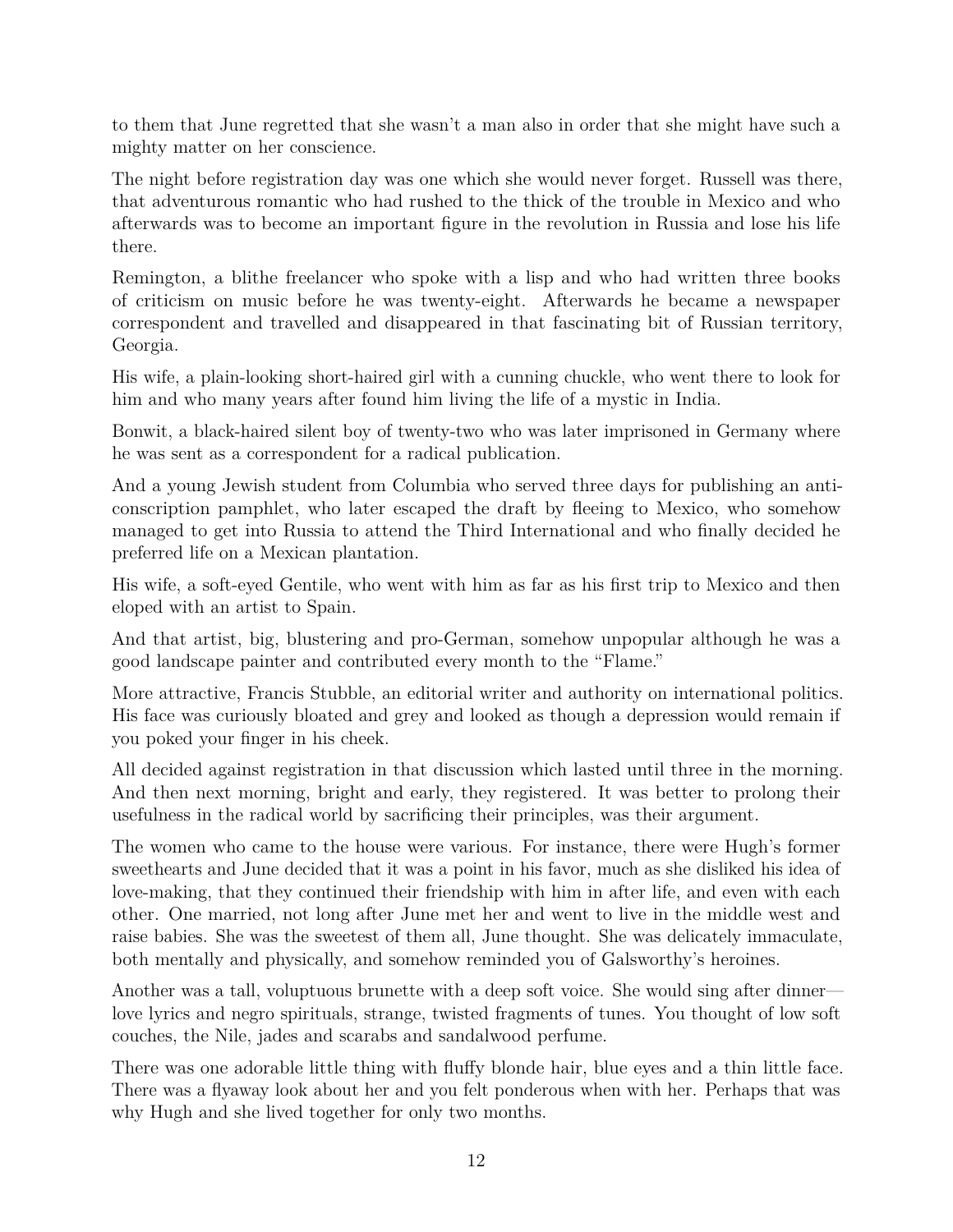The evenings were not all devoted to dinner parties. Daniel liked to visit burlesque shows occasionally, although once when he and June and Kenneth went to one on Fourteenth Street, he got up and walked out because too much emphasis was laid on the osculatory habits of the French comedian. Daniel was fiercely pro-French. The war seemed to enter into everything.

Kenneth developed a penchant (he called it that himself) for riding on Staten Island ferry boats, and, if the night were especially warm, continuing to South Beach on the front seat of an open car. If it was hot, the four of them and whoever else happened to be along, threw off their clothes on the dark beach and scampered into the surf. It was quite black and June did not feel that she was being immodest.

There was even a night at Coney Island, and Hugh, who had never been there before, insisted on riding on all the roller coasters and kissing June in the tunnels. And they all squealed at each steep descent.

From the many holidays they took to celebrate nothing in particular you would naturally think that no work was done at the "Flame" office. But the manuscripts were read and returned, book reviews were written, the accepted contributions sent to the printer and engraver, and the magazine came out as usual once a month.

On a magazine dealing with ideas about the news of the month rather than the news itself, exciting things do not happen with enough frequency to make them commonplace. Newspaper life is crammed with events, which taken by themselves would provide ideal situations around which to write many novels. But they come so thick and fast that they lose in emphasis. When June had worked on the "Flame" for six months she began to feel as though she were regaining perspective.

There was excitement though. For instance, one of the artists drew at random a picture of two women, one upright and lofty, looking to the horizon, the other kneeling at her feet and gazing up at her wistfully.

"Didn't draw anything for this issue," he told Hugh vaguely. "I was working on a portrait. Can you use this, do you think?" and he drew the picture of the two women from his portfolio.

"We need a cover for this issue and that ought to show up well."

And the drawing was accepted as listlessly as it had been offered for it was a hot day and no one cared much whether the August number had a cover on it or not.

Later, in view of the trouble with the suffragists in Washington, Hugh decided to call it "the militant" with the result that when the magazine appeared on the newsstands it caught the eye of the suffrage party who immediately ordered five thousand copies of the drawing, and afterwards bought the original to hang at headquarters. There was much enthusiasm around the office that day for the artist was a poor man.

Twice also within the last year (but this was before June joined) the issues of the paper had aroused much excitement. Once for a Christmas poem about Mary and more especially about the nobility of Joseph who married her when she was pregnant and in danger of disgrace. There was also a picture of Christ on the cover with the announcement "Christ will speak in Brotherhood Hall." Unfortunately, the men at the head of the company who controlled